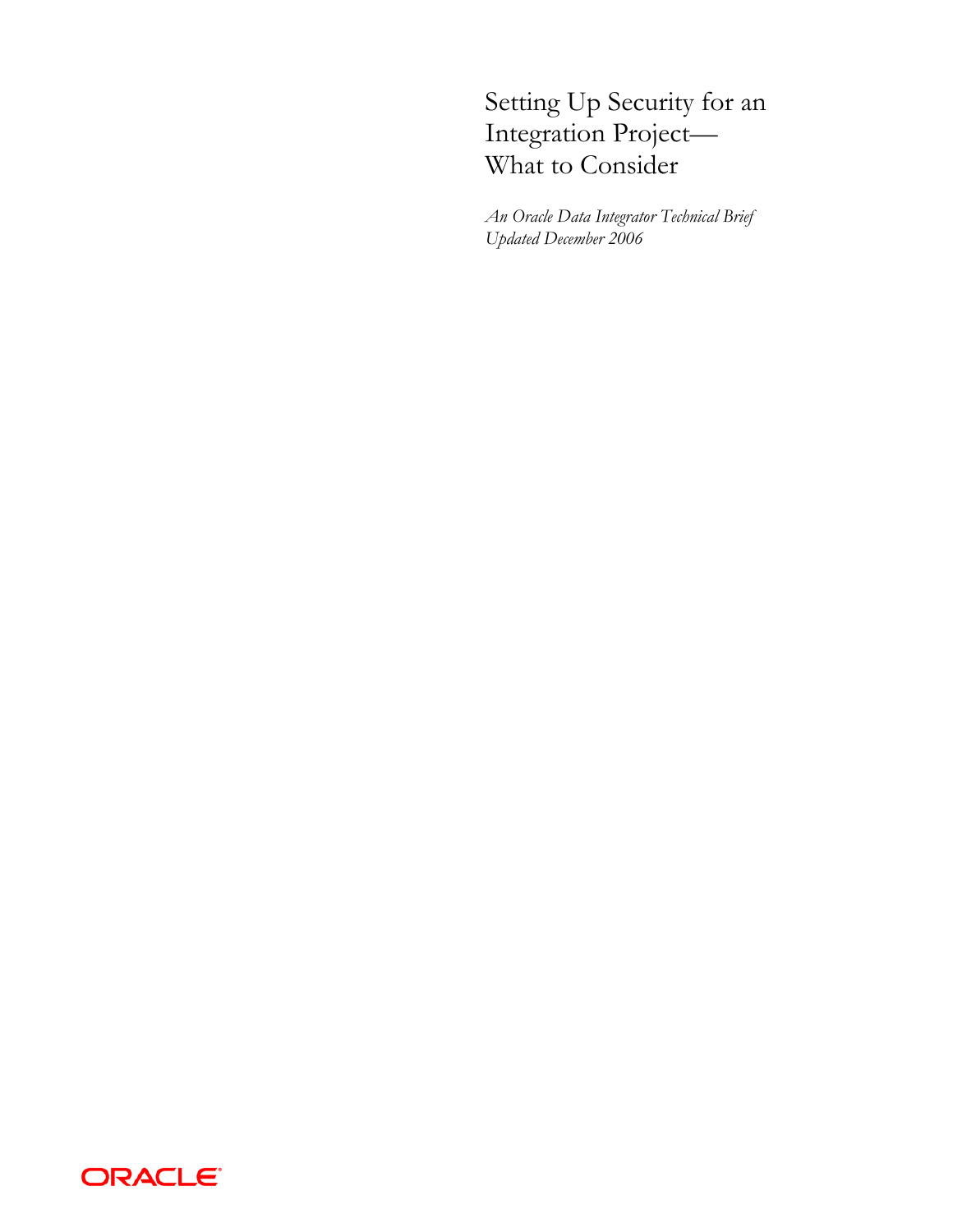# Setting Up Security for an Integration Project—What to Consider: An Oracle Data Integrator Technical Brief

The first steps in securing an integration<br>distinct types of data: **project are setting up access to Oracle Data Integrator objects and defining user profiles and access privileges for those users.** 

## **INTRODUCTION**

As you plan the security for an integration project, you need to consider two

- Development data—Controlling access to development objects
- Production data—Controlling access in the operational source and the target systems

Oracle Data Integrator can provide the security your integration project requires, even in the most highly sensitive environments. This technical brief describes the security considerations for development data and production data, and how Oracle Data Integrator can address security needs for both types of data.

## **SECURING DEVELOPMENT DATA**

## **Setting Up Access to Oracle Data Integrator Objects**

Before developers and other team members can create or modify Oracle Data Integrator development objects, you must do three things:

- **Install Oracle Data Integrator.**
- **Set up login and password information for the database on which the Oracle Data Integrator repository is located.** Follow the database's requirements for this information (for example, minimum password length, password complexity, and password expiration schedule).
- **Set up login and password information for Oracle Data Integrator.** This information can be the same as for the database. It can be provided to developers in encrypted format, so that it can be used only from within the Oracle Data Integrator environment.

## **Defining Users, Profiles, and Privileges**

To determine who can perform operations on Oracle Data Integrator development objects and which operations users can perform, define user profiles and access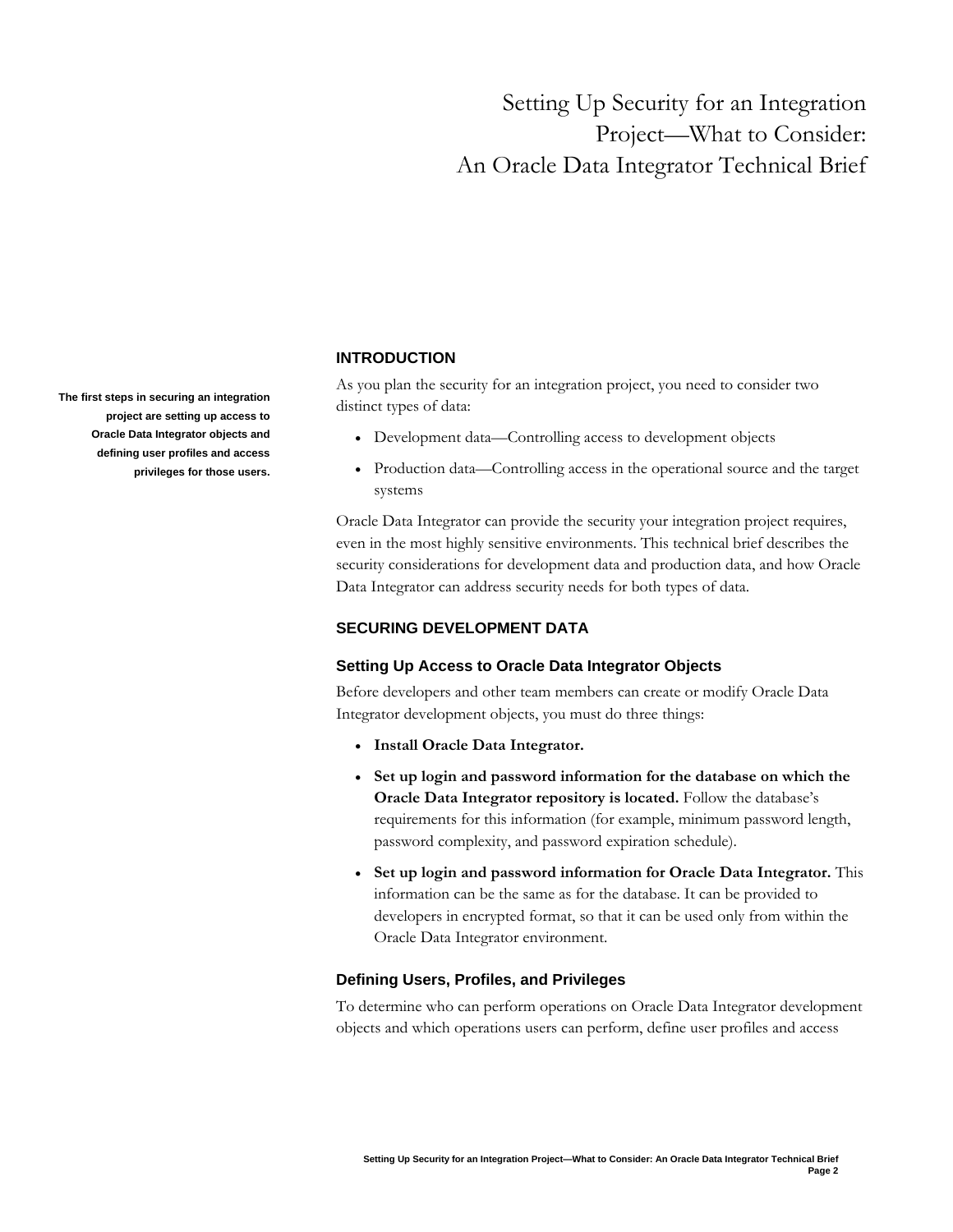privileges. User profiles and access privileges are defined using Oracle Data Integrator Security Manager.

Access privileges can be assigned as Generic or Nongeneric.

- **Generic** privileges apply to all objects of a particular class. For example, a user might be given access to all datastores or all packages.
- **Nongeneric** privileges control access based on specific instances of objects. For example, a user might be allowed to edit the Daily Load project, to view (but not edit) the Monthly Summaries project, and to neither view nor edit the Financial Data project.

## **SECURING PRODUCTION DATA**

#### **Storing Centralized Login Information**

The login and password information needed to access development, test, and production data is stored in the Oracle Data Integrator repository and accessed from Oracle Data Integrator Topology Manager. Because the repository centralizes this information for all data servers, the topology administrator (who might also be the database administrator) sets up login and password information only once.

Passwords are stored in encrypted format; they are never stored as plain text. Other developers can access data by using the login and password information, but they cannot actually see the password. Passwords are never revealed, including through the Oracle Data Integrator application windows and logs.

Centralizing login information ensures that developers work with only the databases they are authorized to access. And they can access all appropriate systems without having to remember their login information or expose that information in an unsafe or insecure way.

## **Developing Securely with Contexts**

Certain data servers can be protected with passwords, based on Contexts. Contexts provide the abstraction to allow developers to work in a logical environment and then execute their work in the physical environments to which they have access privileges. This capability allows, for example, a developer to have access to development data but not to the test or production environment.

## **Retrieving Login Information from a Directory**

For organizations that store login information in a directory such as a Lightweight Directory Access Protocol (LDAP) server, Oracle Data Integrator can retrieve connection information from that server. In this case, the repository does not store the database's login information (including login information in encrypted format).

**Planning the security for an integration project involves two distinct areas of a project: development data and production data.**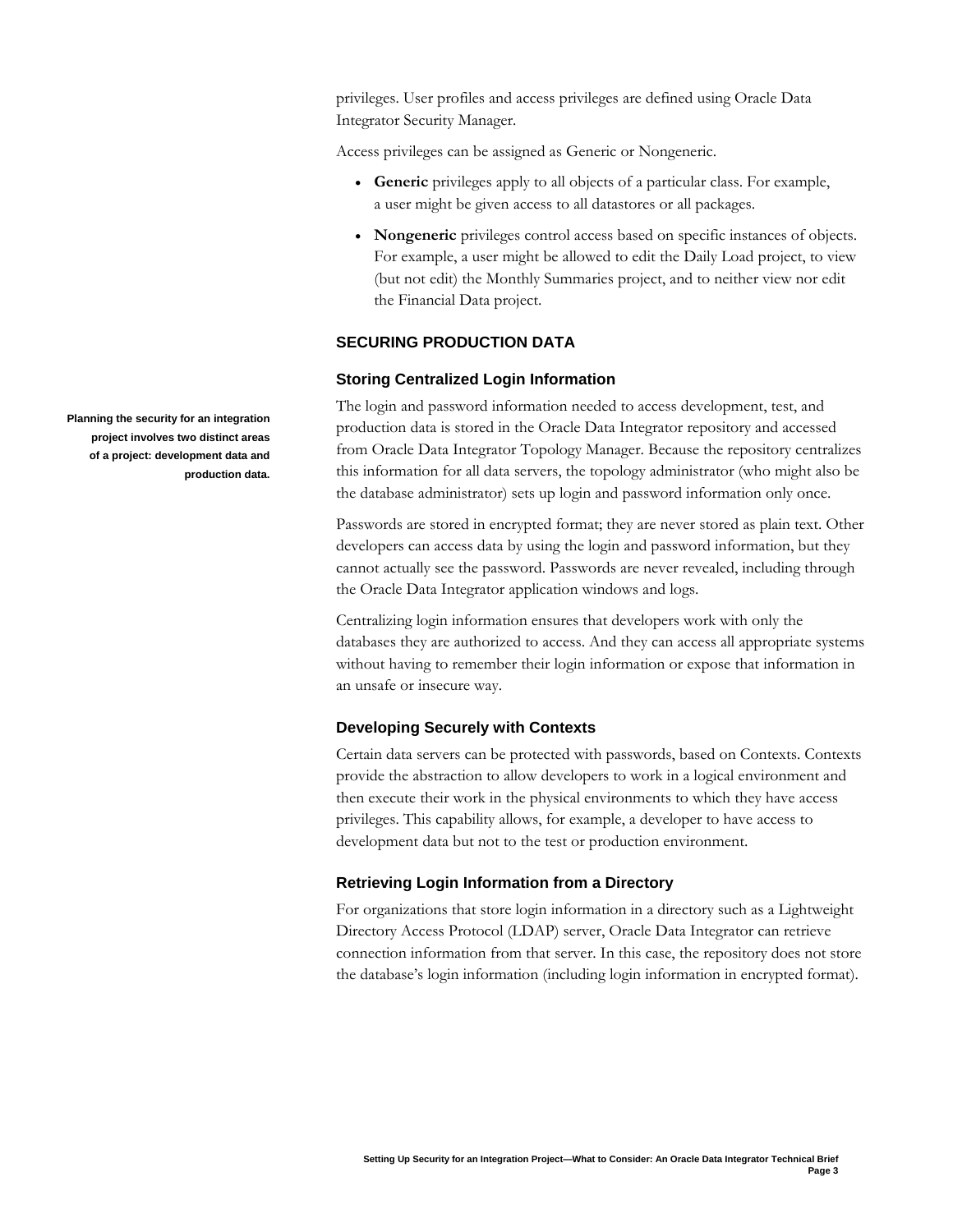## **Establishing Secure Data Transmission**

When data is being transferred between source and target systems, security for the data is provided by the communication method, not by Oracle Data Integrator. However, Oracle Data Integrator products fully support secure communication methods. (For example, data can be accessed using Secure Sockets Layer [SSL], Secure Shell [SSH], or Secure-FTP.) Oracle Data Integrator takes advantage of any security features in the available Java Database Connectivity (JDBC) drivers that are used.

At many sites, the entire system—from source to target—is behind the corporate firewall, making security of the connection less important. At other sites, the data might move between global locations across an internet connection, making it more important to use a secure communication method.

#### **Security Benefits of ELT Architecture**

Finally, Oracle Data Integrator's extract, load, and transform (ELT) architecture provides several security benefits within an Oracle Data Integrator production environment. In the ELT architecture, data moves only from source to target without involving any intermediate server, as in traditional extract, transform, and load (ETL) architectures. Thus, the ELT architecture limits the number of potential points where security breaches may occur.

In addition, because the ELT architecture enables the target database engine to perform the data transformations, data does not have to be moved from the target to handle future transformations. This not only frees up bandwidth and increases performance, but also allows the data to remain in its secure target environment. New data can be added to the target server quickly, easily, and securely.

### **CONCLUSION**

Oracle Data Integrator can be used to securely extract and transform data even in highly sensitive environments. It has been used successfully with banking, insurance, and healthcare customers, and with other customers who require tight security. Because Oracle recognizes the importance of providing security in the development environment and for operational data, Oracle software provides technical features to fully address the needs of both areas.

**Data that is moved across the internet requires a more secure communication method than data that is moved behind the corporate firewall.**